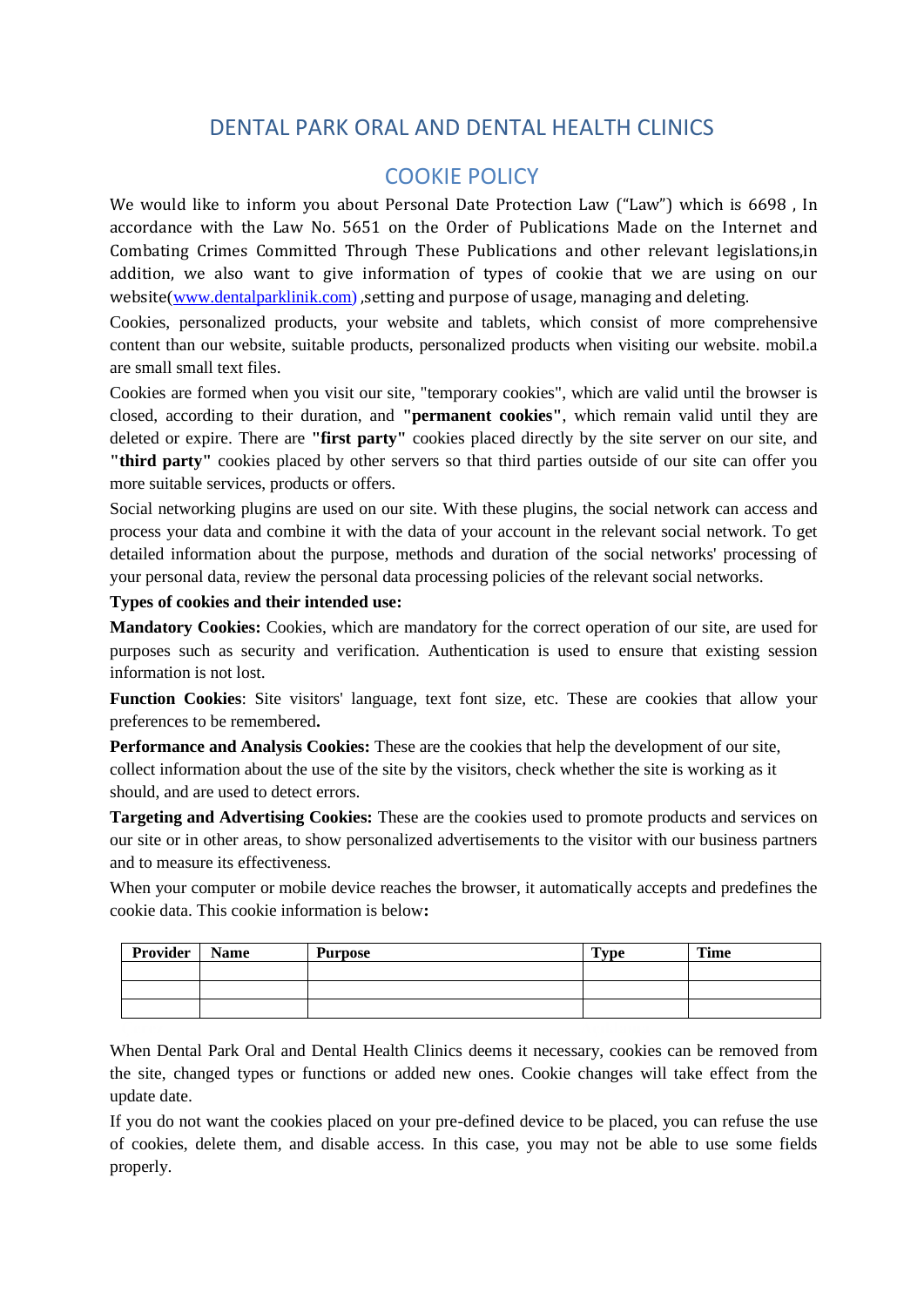You can find detailed information about the processing of cookies and other personal data in the Dental Park Oral and Dental Health Clinics Personal Data Protection and Processing Policy at (www.dentalparklinik.com)

We may share your personal data with our suppliers, legally authorized public institutions, limited to the realization of the above-mentioned purposes and in accordance with the legislation.

### **Use and Control of Cookies**

If you are under the age of 18, visit our Site under the supervision of your parents. Do not share personal data on our Site without the parents' accompaniment..

You can block or delete cookies through the internet browser settings you use. Below is information on what steps to follow to prevent or delete cookies from different internet browsers:

#### **Computer;**

**Internet Explorer ->** Tools -> Internet options -> Privacy -> Settings -> OK

• **Microsoft Edge ->** Three dots -> Settings -> Select Items to Clean -> OK

• **Google Chrome ->** Settings -> Advanced -> Privacy and security -> Content settings -> Cookies -> All cookies and site data -> Website-> Remove

• **Mozilla Firefox->** Options -> Privacy and Security -> History -> Change Firefox to use custom settings for history -> Show cookies-> In the Search: field, type the name of the site whose cookies you want to delete-> The cookie(s) you want to delete select -> Delete selected -> Close

• **Safari** -> Preferences -> Privacy -> Website Data -> Select one or more websites -> Delete or Delete All

### **Mobile;**

#### **Apple Devices;**

You can clear your browsing history and cookies with the steps "Settings  $\rightarrow$  Safari  $\rightarrow$  Clear History and Website Data".

You can follow "Settings -> Safari -> Advanced -> Website Data -> Delete All Website Data" to delete cookies and keep your history.

If you do not want historical data to be kept while visiting the sites;

You can activate private browsing by following the steps "Safari -> Site icon -> Custom -> Done".

You can block cookies by going to "Settings -> Safari -> Block All Cookies". Some sites may not work properly when you block cookies.

#### **Android Devices;**

You can clear cookies in "Chrome app -> Settings -> Privacy -> Clear browsing data -> Cookies, media licenses and site data -> Clear Data".

You can clear cookies in "Chrome app -> Settings -> Privacy -> Clear browsing data -> Cookies, media licenses and site data -> Clear data".

You can allow or block cookies by selecting "Chrome App -> Settings -> Site Settings -> Cookies".

You can find more information on how to do this in other major web browsers at https://www.esb.org.tr/cerez-memory or https://www.aboutcookies.org. You can also delete all cookies left behind by our site with third party software.

## **Data Owner Rights**

Your requests within the scope of Article 11 of the Law, which regulates the "Rights of the person concerned", can be submitted to www.dentalparklinik.com. You can submit the Application Form to Dental Park Oral and Dental Health Clinics via the addresses specified in the Form, as regulated in the